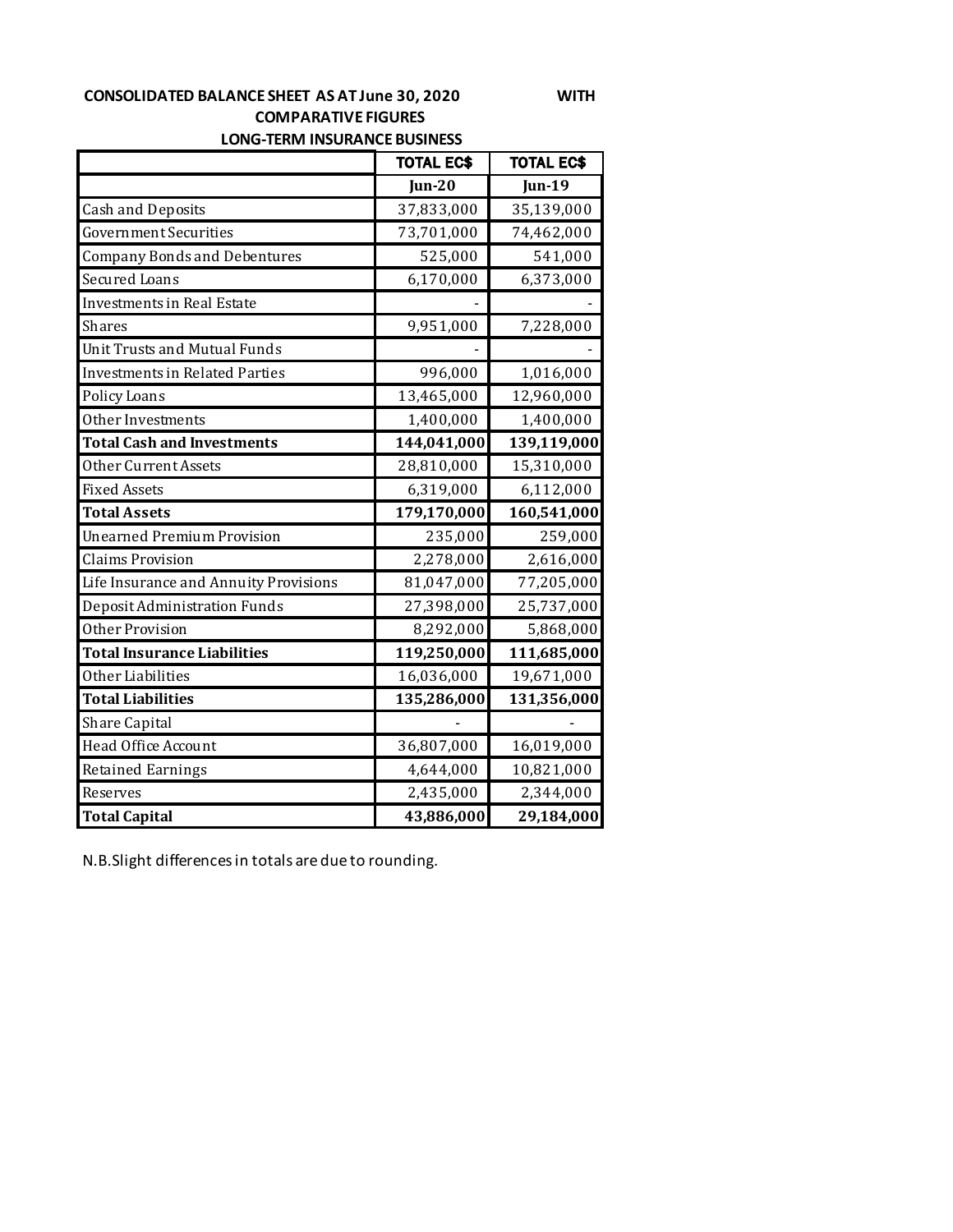## **CONSOLIDATED INCOME STATEMENT AS AT June 30, 2020 WITH COMPARATIVE FIGURES LONG-TERM INSURANCE BUSINESS**

|                               | <b>TOTAL EC\$</b> | <b>TOTAL EC\$</b> |
|-------------------------------|-------------------|-------------------|
|                               | $\mathbf{u}$ n-20 | <b>Jun-19</b>     |
| Gross Premuims Written        | 14,435,000        | 25,414,000        |
| Reinsurance Assumed           |                   |                   |
| Reinsurance ceded             | 1,111,000         | 1,129,000         |
| Net Premuims Written          | 13,324,000        | 24,285,000        |
| Investment Income             | 2,998,000         | 3,696,000         |
| Other Revenue                 | 554,000           | 559,000           |
| <b>Total Revenue</b>          | 16,876,000        | 28,540,000        |
| <b>Policy Holder Benefits</b> | 10,782,000        | 18,890,000        |
| <b>Commission Expense</b>     | 2,121,000         | 1,872,000         |
| Management expense            | 4,661,000         | 4,433,000         |
| Other Expenses                | 527,000           | 518,000           |
| <b>Total Expenses</b>         | 18,091,000        | 25,713,000        |
| Net Income before Tax         | (1,215,000)       | 2,827,000         |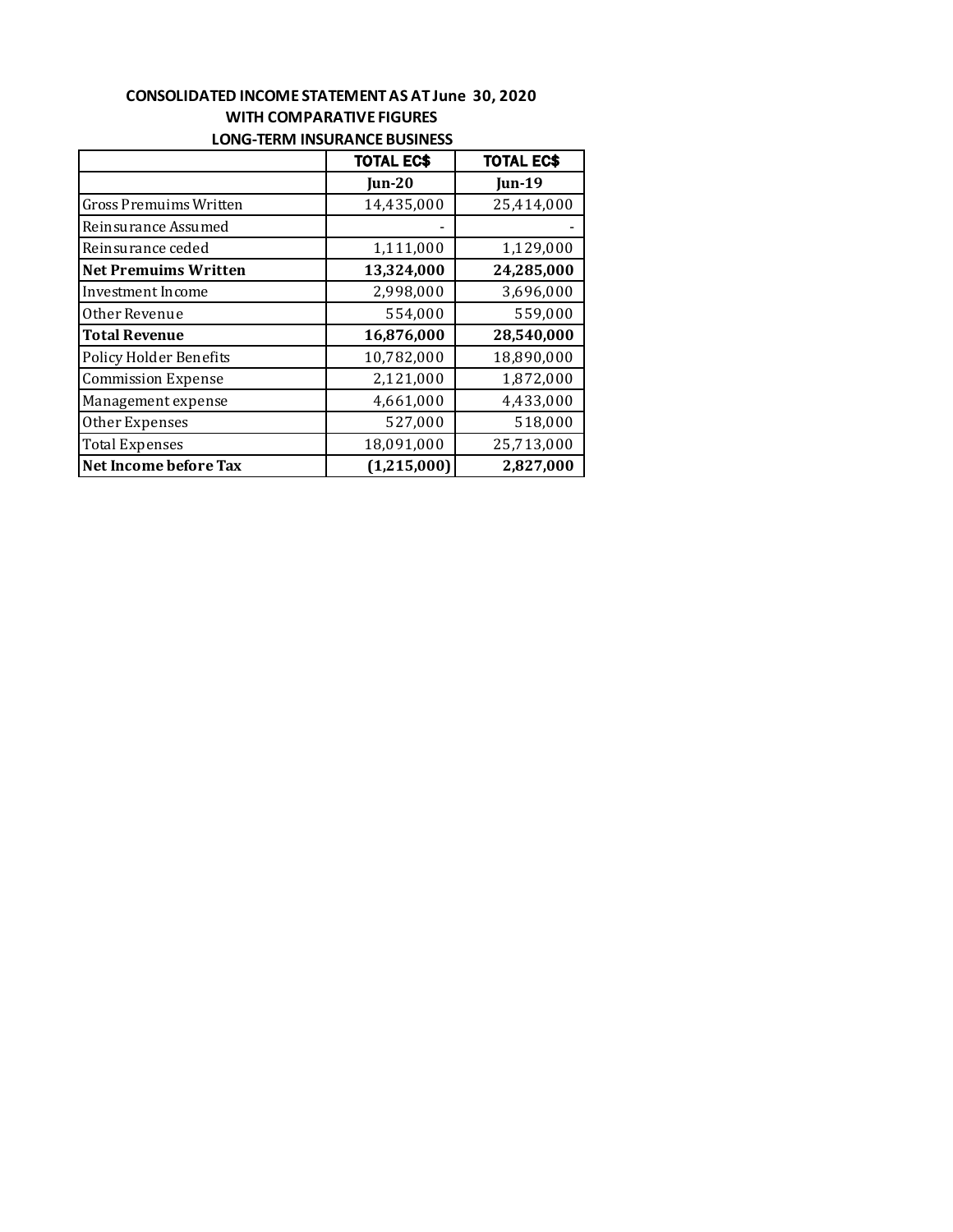### **CONSOLIDATED BALANCE SHEET AS AT June 30, 2020 WITH COMPARATIVE FIGURES GENERAL INSURANCE BUSINESS**

|                                        | <b>TOTAL EC\$</b> | <b>TOTAL EC\$</b> |
|----------------------------------------|-------------------|-------------------|
|                                        | 2020              | 2019              |
| <b>ASSETS</b>                          |                   |                   |
| <b>Cash and Deposits</b>               | 30,469,588        | 29,712,306        |
| <b>Government Securites</b>            | 26,330,125        | 26,105,564        |
| <b>Company Bonds and Debentures</b>    | 381,000           | 1,958,000         |
| <b>Secured Loans</b>                   | 161,000           | 161,000           |
| Investments in Real Estate             | 4,522,720         | 4,027,000         |
| <b>Shares</b>                          | 318,000           | 318,000           |
| <b>Investments in Related Parties</b>  | 1,437,789         | 2,949,916         |
| Other Investments                      | 3,776,498         | 3,845,498         |
| <b>Total Cash and Investments</b>      | 67,396,720        | 69,077,284        |
| Other Current Assets                   | 41,404,590        | 30,677,528        |
| <b>Fixed Assets</b>                    | 10,236,870        | 9,710,497         |
| <b>Total Assets</b>                    | 119,038,181       | 109,465,309       |
| <b>Unearned Premuim Provision</b>      | 21,355,613        | 20,884,670        |
| <b>Claims Provision</b>                | 11,591,681        | 13,073,945        |
| Other Provision                        | 9,768,067         | 5,928,380         |
| <b>Total Insurance Liabilities</b>     | 42,715,361        | 39,886,995        |
| Other Liabilities                      | 16,488,714        | 15,458,205        |
| <b>Total Liabilities</b>               | 59,204,075        | 55,345,200        |
| Share Capital                          | 5,900,150         | 5,900,150         |
| Head Office Account                    | 4,331,264         | 5,917,000         |
| <b>Retained Earnings</b>               | 41,897,694        | 35,099,958        |
| Reserves                               | 7,703,000         | 7,201,000         |
| <b>Total Capital</b>                   | 59,832,108        | 54,118,108        |
| <b>TOTAL LIABILITIES &amp; CAPITAL</b> | 119,036,183       | 109,463,308       |

N.B.Slight differences in totals are due to rounding.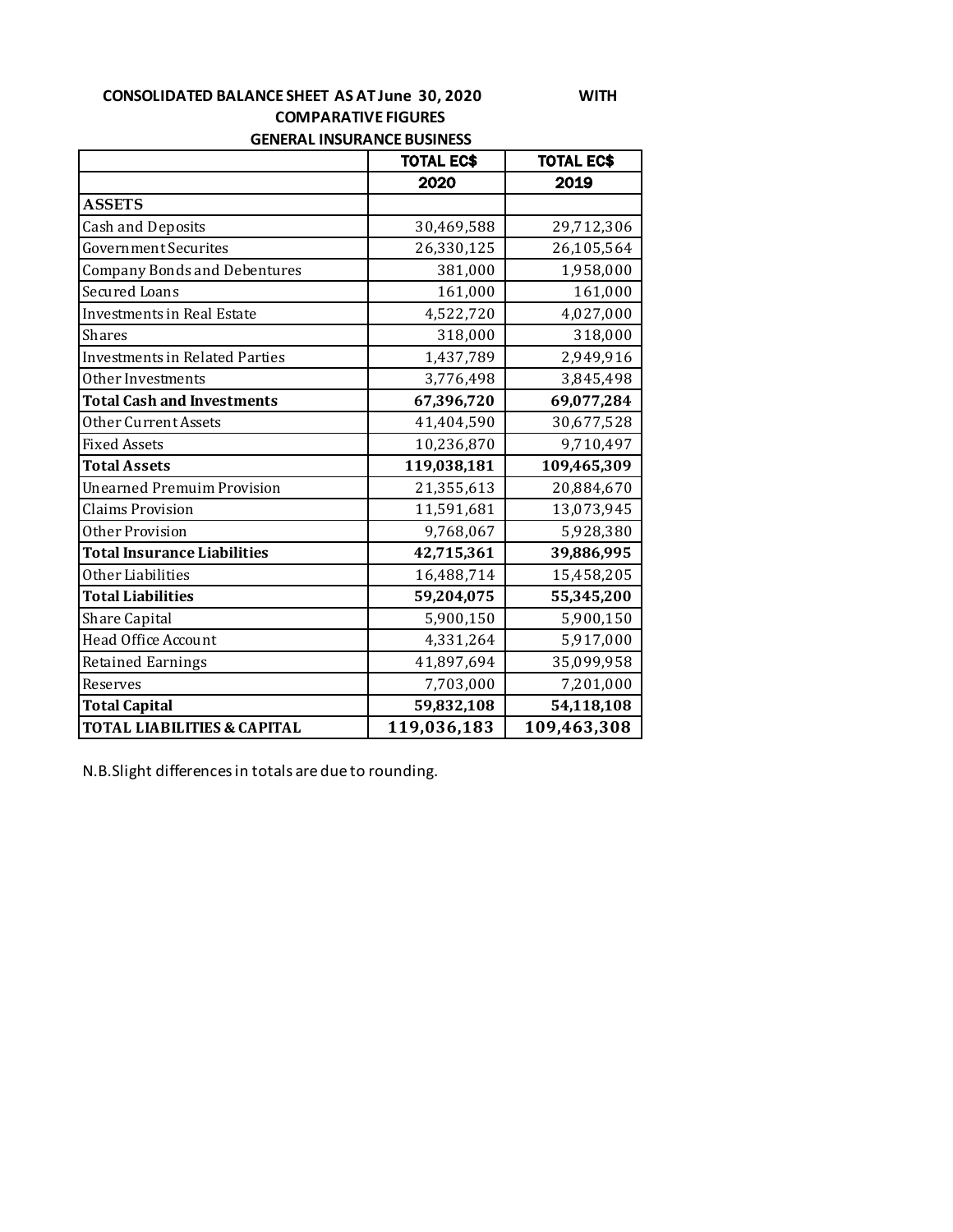## **CONSOLIDATED INCOME STATEMENT AS AT MARCH 31, 2020 WITH COMPARATIVE FIGURES GENERAL INSURANCE BUSINESS**

|                                    | <b>TOTAL ECS</b> | <b>TOTAL ECS</b> |  |  |
|------------------------------------|------------------|------------------|--|--|
|                                    | Mar- $20$        | Mar-19           |  |  |
| <b>INCOME</b>                      |                  |                  |  |  |
| <b>Gross Premuim Written</b>       | 39,998,978       | 41,317,889       |  |  |
| Premuims Ceded                     | 22,773,819       | 22,313,920       |  |  |
| <b>Net Premuims Written</b>        | 17,225,159       | 19,003,968       |  |  |
| Change in unearned premuims        | (3, 275, 890)    | 197,771          |  |  |
| <b>Net Premuims Earned</b>         | 20,501,049       | 18,806,197       |  |  |
| Claims expense                     | 7,940,146        | 9,608,166        |  |  |
| Net Commission Expense             | (166, 577)       | 303,004          |  |  |
| Management expense                 | 4,679,542        | 4,456,642        |  |  |
| <b>Total Underwriting Expenses</b> | 12,453,112       | 13,761,804       |  |  |
| <b>Underwriting Income</b>         | 8,047,937        | 5,044,393        |  |  |
| Investment Income                  | 608,005          | 899,329          |  |  |
| Other Income                       | 596,597          | 579,074          |  |  |
| Other Expenses                     | (334, 438)       | 254,386          |  |  |
| Net Operating Income before Tax    | 8,918,101        | 6,268,410        |  |  |
| Tax                                | 2,053,357        | 2,148,958        |  |  |
| <b>Net Income</b>                  | 6,864,744        | 4,119,452        |  |  |